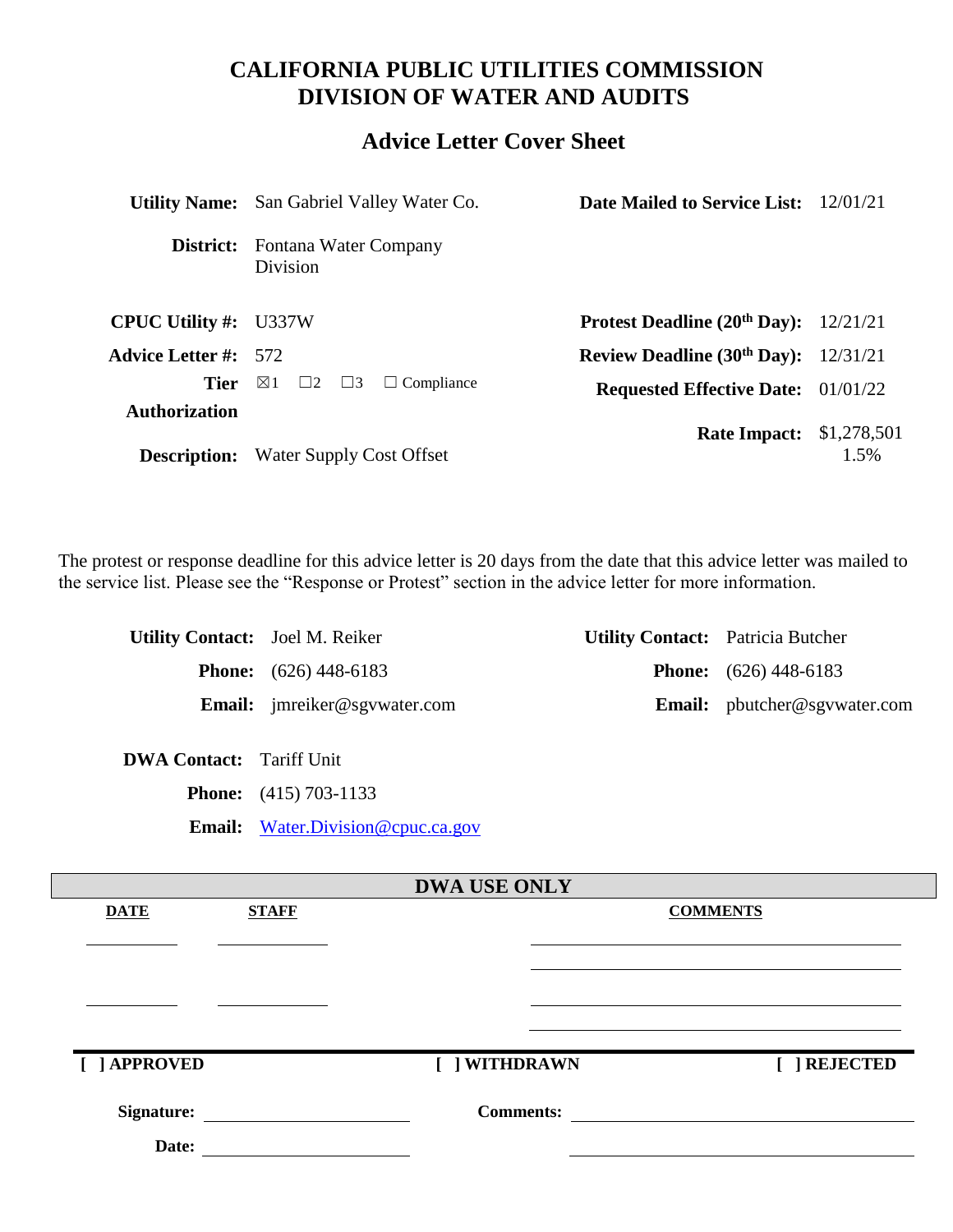# SAN GABRUEL VALLEY WATER COMPANY

December 1, 2021

# **Advice Letter No. 572 U337W**

# **TO THE PUBLIC UTILITIES COMMISSION OF THE STATE OF CALIFORNIA**

San Gabriel Valley Water Company ("San Gabriel" or "Company") hereby requests ministerial review of the following changes in tariff sheets applicable to its Fontana Water Company division:

|             |                                              |          | Cancelling  |
|-------------|----------------------------------------------|----------|-------------|
| <b>CPUC</b> |                                              | Schedule | <b>CPUC</b> |
| Sheet No.   | Title                                        | No.      | Sheet No.   |
| 3178-W      | <b>General Metered Service</b>               | $FO-1$   | 3170-W      |
| 3179-W      | General Metered Service – Conservation Rates | $FO-1C$  | 3172-W      |
| 3180-W      | <b>Recycled Water Metered Service</b>        | $FO-6$   | 3174-W      |
| $3181-W$    | Preliminary Statement, Paragraph H2          | N/A      | 3176-W      |
| 3182-W      | <b>Table of Contents</b>                     | N/A      | 3177-W      |

In this **water supply cost offset**, San Gabriel proposes to increase rates, effective January 1, 2022, by \$0.0820 per hundred cubic feet ("Ccf") in the Fontana Water Company division to offset increases in purchased water costs, producing additional annual revenues of \$1,278,501, or 1.5% compared to the revenue requirement requested in pending Advice Letter ("AL") 571. In accordance with Water Industry Rule 7.3.1(7) and Water Industry Rule 8.4 of General Order 96-B, **this is designated as a Tier 1 advice letter**, with a requested effective date of January 1, 2022.

# Purpose and Background

The current water supply costs in the Fontana Water Company division were adopted in AL 557. Several categories of water supply costs have increased as described below:

- The Chino Basin Watermaster Replenishment Assessment has increased from \$767.00/acre foot ("AF") to \$811.00/AF.
- The Chino Basin Administrative Assessment has increased from \$21.20/AF to \$22.27/AF.
- The Chino Basin OBMP Assessment has decreased from \$60.80/AF to \$48.25/AF.
- The Chino Basin Appropriative Pool & 85/15 Assessment has decreased from \$14.23/AF to \$10.26/AF.
- The Chino Basin Land Use Conversion Assessment has decreased from \$29.38/AF to \$24.71/AF.
- The rate charged for annual Chino Basin production rights leased from Cucamonga Valley Water District ("CVWD") has increased from \$559.44/AF to \$575.28/AF.
- The CVWD charge for surface water produced from Lytle Creek in excess of San Gabriel's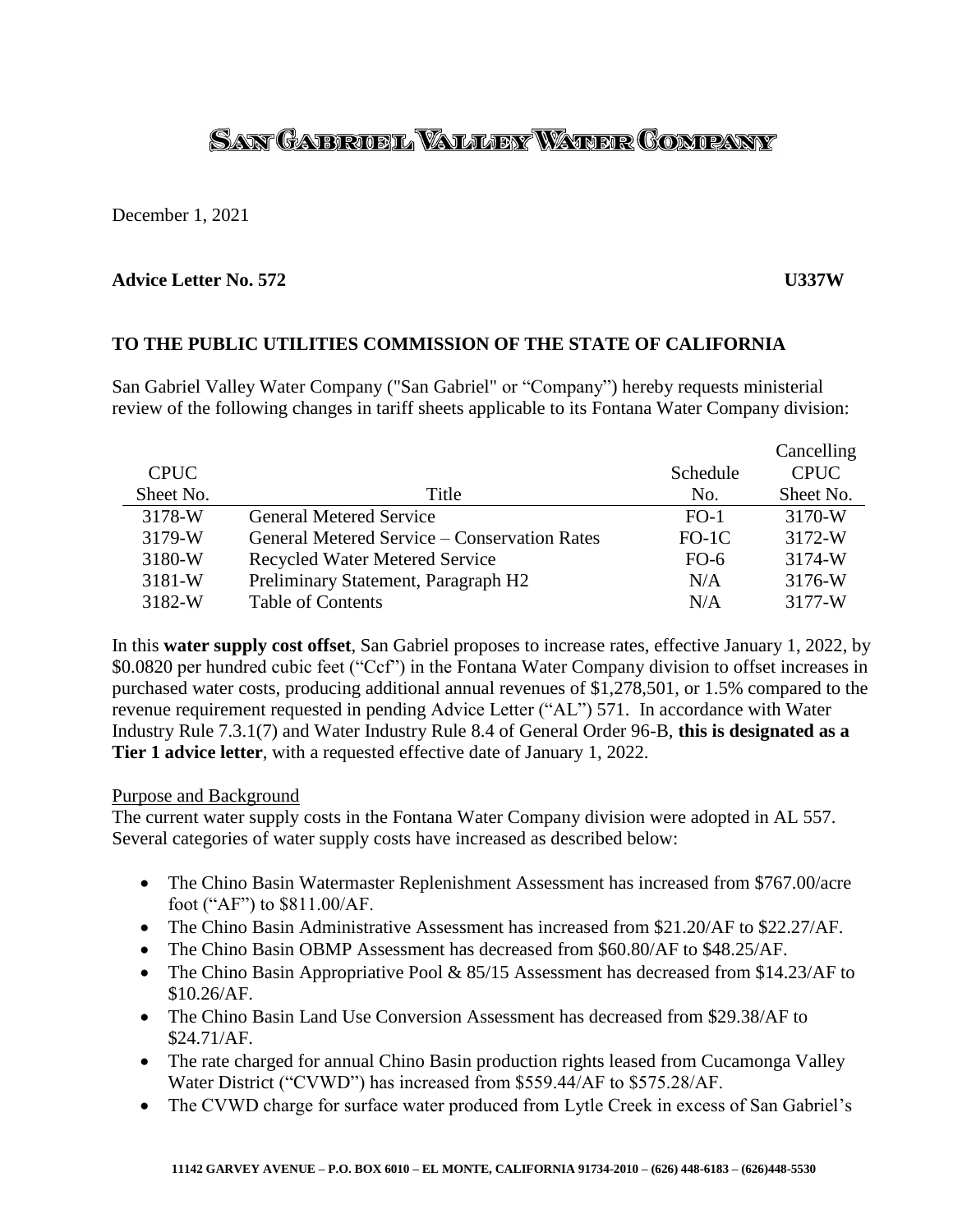share of rights has increased from \$559.44/AF to \$575.28/AF.

- The CVWD charge for water produced from non-Chino Basin wells in excess of San Gabriel's share of rights has increased from \$559.44/AF to \$575.28/AF.
- The Metropolitan Water District of Southern California ("MWD")/Inland Empire Utilities Agency ("IEUA") untreated rate (Tier 1) for State Water Project ("SWP") water delivered to the Fontana Water Company division's treatment plant has increased from \$777.00/AF to \$799.00/AF.
- The IEUA charge for the direct sale of recycled water has increased from \$490.00/AF to \$520.00/AF.
- The IEUA Meter Equivalent Unit ("MEU") Rate has increased from \$12.48/MEU to \$12.96/MEU.
- The IEUA monthly Readiness to Serve Charge has increased from \$24,002.53/month to \$34,822.37/month.
- The IEUA monthly Capacity Charge has increased from \$14,886.67/month to \$20,638.33/month.
- The Fontana Union Stock Assessment has increased from \$110.00/share to \$190.00/share.

# Discussion

This advice letter proposes to increase the adopted water supply costs and pumping assessments from \$25,208,303 to \$26,476,063, and to increase the adopted revenue requirement by \$1,278,501, or 1.5%.

The proposed rates submitted with this advice letter will increase the monthly bill for the typical non-CARW residential customer in the Fontana Water Company division on conservation rate Schedule FO-1C with a  $\frac{5}{8}$  x  $\frac{3}{4}$ -inch meter and using 15 Ccf by \$1.23, or 1.5% from \$82.19 to \$83.42.

San Gabriel has furnished to the Commission's Water Division staff for its review and verification work papers supporting the proposed revenue requirement and rate design.

# Service and Notice

This advice letter is filed in accordance with Standard Practice U-27-W. No customer notice is required. San Gabriel will inform its customers of the overall rate change effective January 1, 2022 in dollar and percentage terms by a bill message on the first bill on which the changes appear.

Distribution of this advice letter is being made to the attached service list in accordance with Water Industry Rule 4.1 of General Order 96-B. No other parties have requested notification of tariff filings related to the Fontana Water Company division. In accordance with Water Industry Rule 3.3 of General Order 96-B, San Gabriel will also post this advice letter to its website [www.fontanawater.com.](http://www.fontanawater.com/)

# Protest and Responses

Anyone may respond to or protest this advice letter. A response supports the filing and may contain information that proves useful to the Commission in evaluating the advice letter. A protest objects to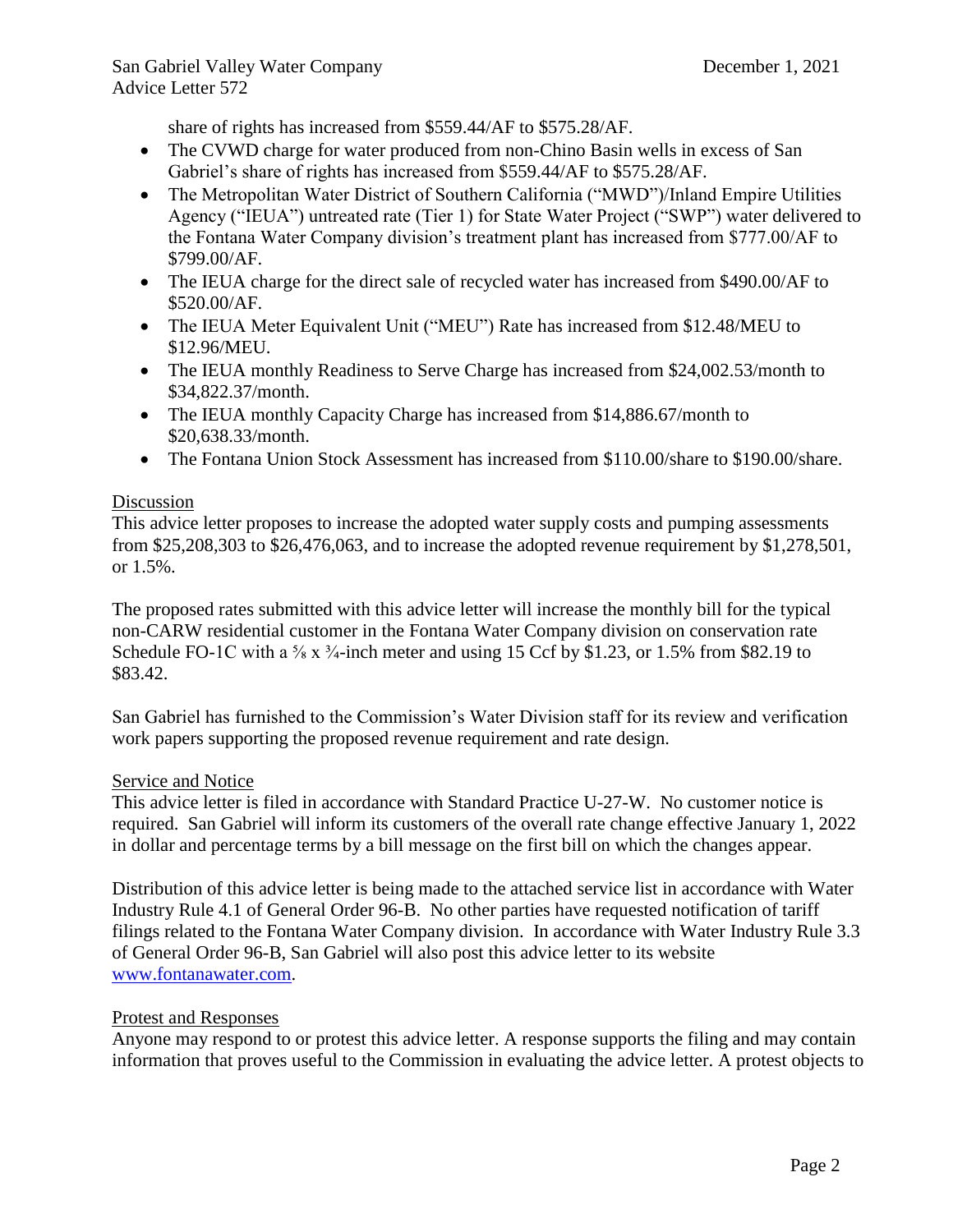the advice letter in whole or in part and must set forth the specific grounds on which it is based. These grounds are:

- (1) San Gabriel did not properly serve or give notice of the advice letter;
- (2) The relief requested in the advice letter would violate statute or Commission order, or is not authorized by statute or Commission order on which San Gabriel relies;
- (3) The analysis, calculations, or data in the advice letter contain material error or omissions;
- (4) The relief requested in the advice letter is pending before the Commission in a formal proceeding;
- (5) The relief requested in the advice letter requires consideration in a formal hearing, or is otherwise inappropriate for the advice letter process; or
- (6) The relief requested in the advice letter is unjust, unreasonable, or discriminatory, provided that such a protest may not be made where it would require re-litigating a prior order of the Commission.

A protest may not rely on a policy objection to an advice letter where the relief requested in the advice letter follows rules or directions established by statute or Commission order applicable to the utility. A protest shall provide citations or proofs where available to allow staff to properly consider the protest. A response or protest must be made in writing or by electronic mail and must be received by the Water Division within 20 days of the date this advice letter is filed. The address for mailing or delivering a response or protest is:

| Email Address:             | Mailing Address:                       |
|----------------------------|----------------------------------------|
| water.division@cpuc.ca.gov | California Public Utilities Commission |
|                            | Water Division, 3 <sup>rd</sup> Floor  |
|                            | 505 Van Ness Avenue                    |
|                            | San Francisco, CA 94102                |

On the same date the response or protest is submitted to the Water Division, the respondent or protestant shall send a copy of the protest by mail to San Gabriel addressed as follows:

| Email Address:        | Mailing Address:                     |
|-----------------------|--------------------------------------|
| jmreiker@sgywater.com | San Gabriel Valley Water Company     |
|                       | Vice President of Regulatory Affairs |
|                       | 11142 Garvey Avenue                  |
|                       | El Monte, CA 91733                   |

Cities and counties that need Board of Supervisors or Board of Commissioners approval to protest should inform the Water Division, within the 20 day protest period, so that a late filed protest can be entertained. The informing document should include an estimate of the date the proposed protest might be voted on.

The advice letter process does not provide for any further responses, protests or comments, except for San Gabriel's reply, after the 20-day comment period. San Gabriel will reply to each protest and may reply to any response. Each reply must be received by the Water Division within five business days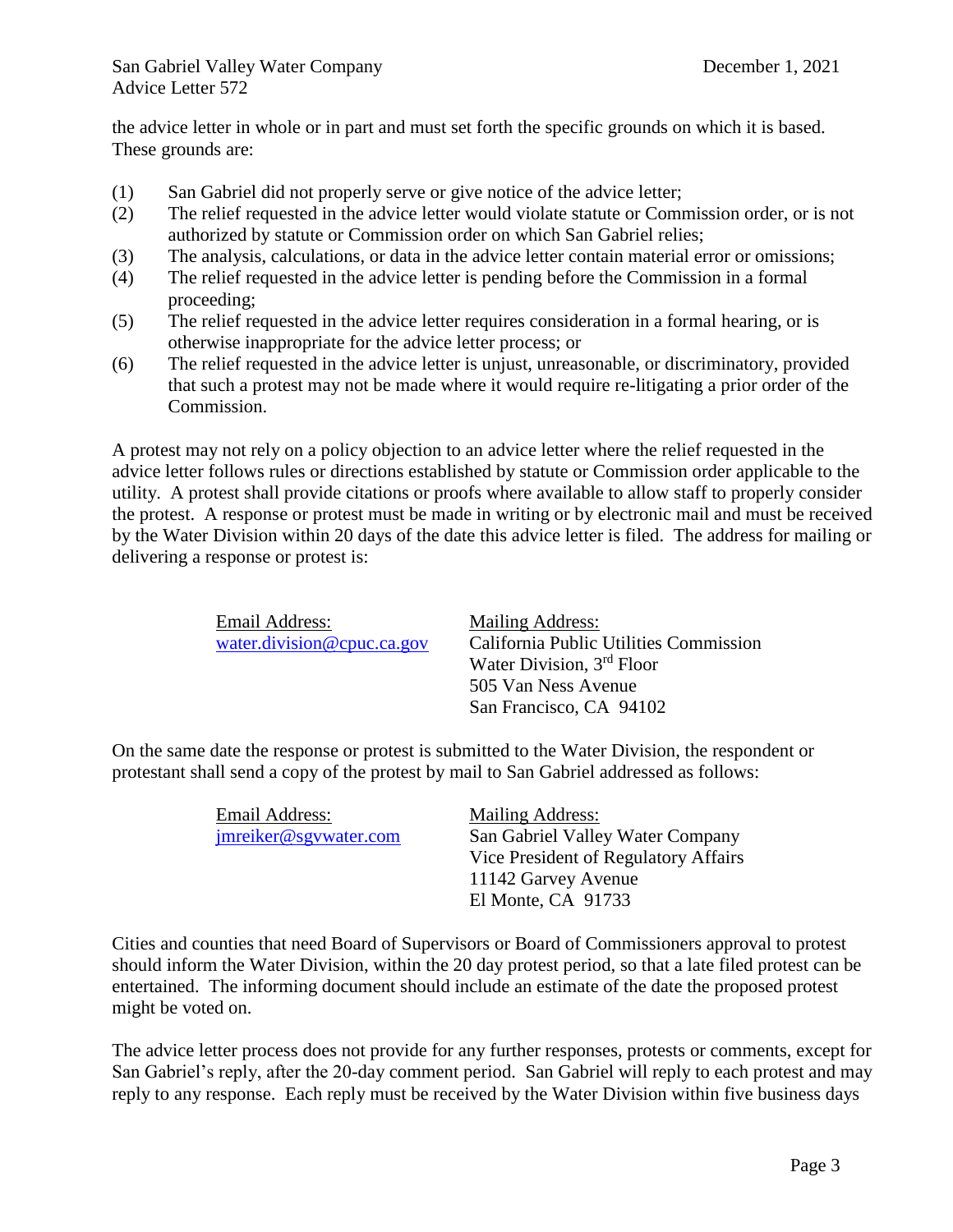after the end of the protest period, and shall be served on the same day to the person who filed the protest or response in accordance with General Order 96-B, General Rule 7.4.3.

If you have not received a reply to your protest within ten business days, contact San Gabriel at (626) 448-6183.

San Gabriel Valley Water Company

/s/ Joel M. Reiker

Joel M. Reiker Vice President of Regulatory Affairs

cc: Bruce DeBerry, CPUC – Water Division Victor Chan, CPUC – Water Branch, Cal Advocates Richard Rauschmeier, CPUC – Water Branch, Cal Advocates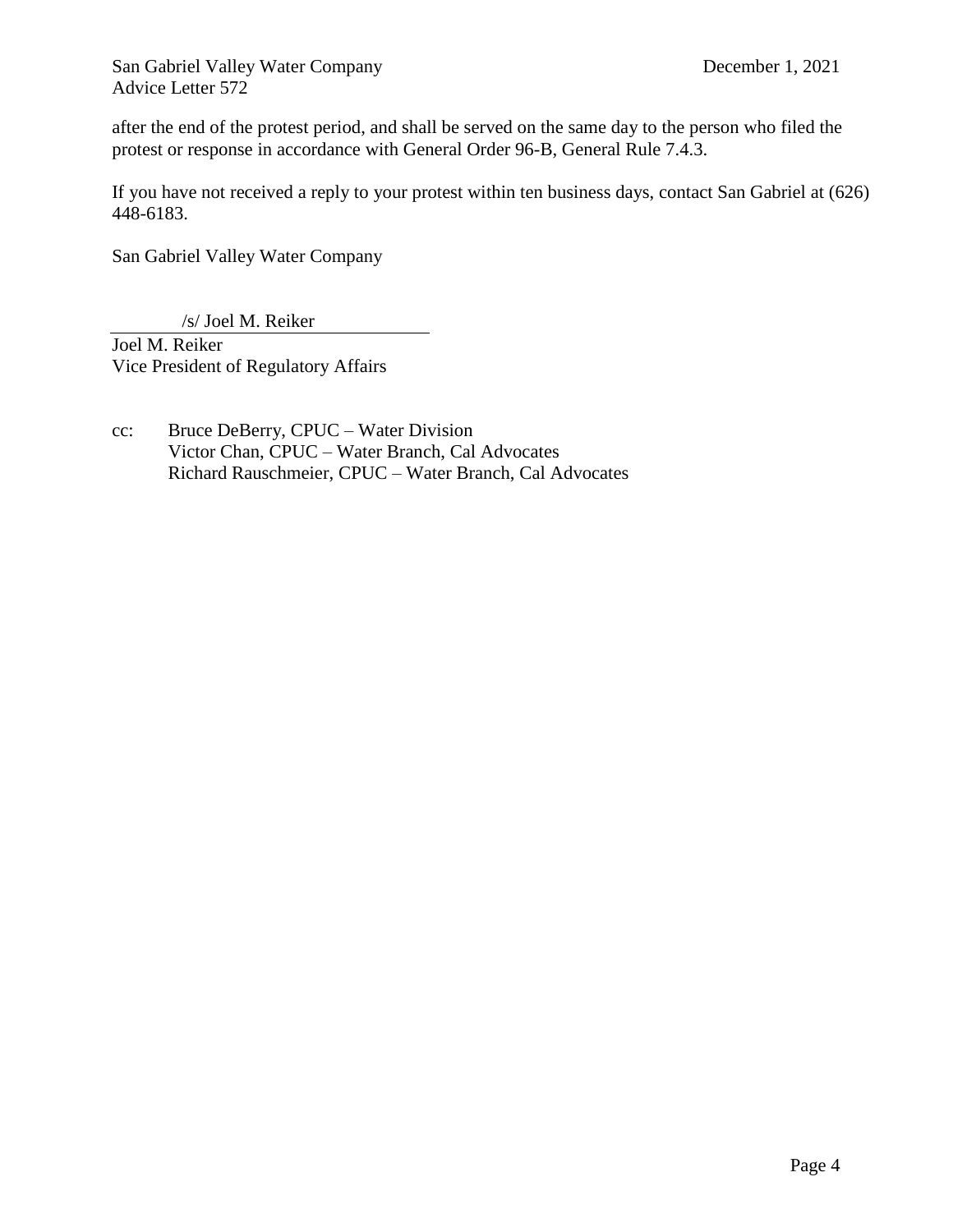# **VERIFICATION**

I am Vice President of Regulatory Affairs for, and an officer of, San Gabriel Valley Water Company ("SGVWC"), and I am authorized to make this verification on its behalf with respect to customer notification of **Advice Letter 572** for the Fontana Water Company Division. SGVWC intends to provide customer notification of **Advice Letter 572** to affected customers in the Fontana Water Company division by: (check all that apply)

 $\Box$  Bill Insert

 $\boxtimes$  Bill Message

 $\Box$  Individual Notice by Mail

 $\Box$  Legal Notices Published in a Local Newspaper of General Circulation

 $\Box$  Other (explain)  $\Box$ 

SGVWC will include a bill message on each of its Fontana Water Company division customers' first bill generated after the rate change goes into effect to inform them of the overall rate change approved in **Advice Letters 569, 571** and **572**, all of which become effective on January 1, 2022. Additionally, a copy of this advice letter and the bill message is posted on the Company's website [www.fontanawater.com.](http://www.fontanawater.com/) The foregoing statement is true of my own knowledge.

I declare under penalty of perjury that the foregoing is true and correct.

Executed on this 1<sup>st</sup> day of December, 2021, in El Monte, California.

/s/ Joel M. Reiker

Joel M. Reiker Vice President of Regulatory Affairs San Gabriel Valley Water Company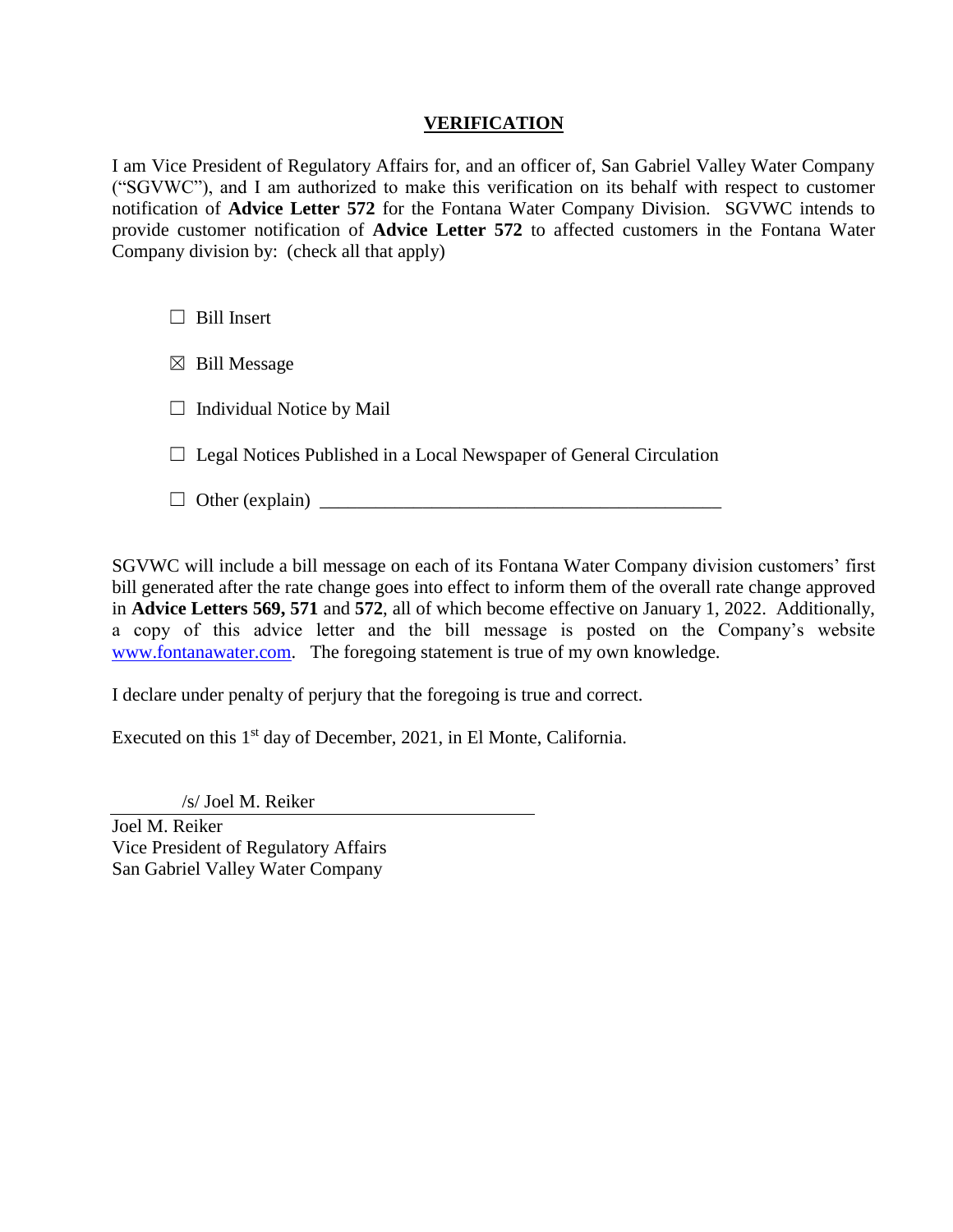# **Bill Message**

Fontana Water Company Division

Eff. Jan. 1, your bill includes an increase for power costs, inflation, and water pumping costs and assessments as approved in Advice Letters 569, 571 and 572. A typical residential customer will experience an increase of \$3.32 or 4.1%. If your bill covers a period before Jan. 1, it has been prorated. Learn more at [https://www.fontanawater.com/rates-regulatory/advice-letter](https://www.fontanawater.com/rates-regulatory/advice-letter-filings-with-cpuc/)[filings-with-cpuc/.](https://www.fontanawater.com/rates-regulatory/advice-letter-filings-with-cpuc/)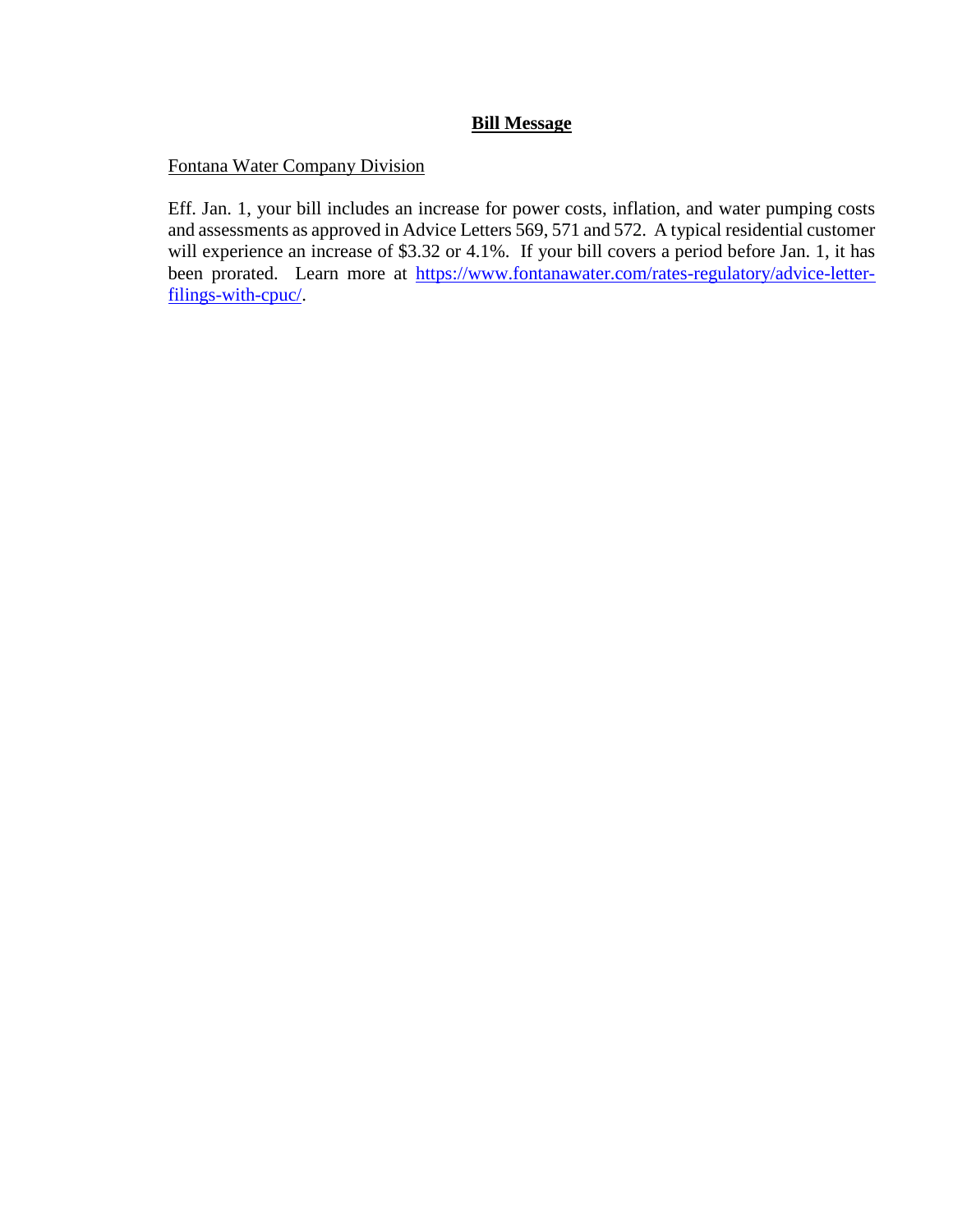| 11142 GARVEY AVENUE        |           | Revised | Cal. P.U.C. Sheet No. | 3178-W |
|----------------------------|-----------|---------|-----------------------|--------|
| EL MONTE, CALIFORNIA 91733 | ancelling | Revised | Cal. P.U.C. Sheet No. | 3170-W |

## **SCHEDULE NO. FO-1** Fontana Water Company GENERAL METERED SERVICE

#### **APPLICABILITY**

Applicable to all metered water service, except for those Residential customers required to be served under Schedule FO-1C.

#### **TERRITORY**

Portions of Fontana, Rancho Cucamonga, Rialto, and vicinity, San Bernardino County.

# **RATES**

Quantity Rates:

|--|--|--|--|

 Per Meter Per Month

| <b>Service Charges:</b> |  |
|-------------------------|--|
|                         |  |
|                         |  |
|                         |  |
|                         |  |
|                         |  |
|                         |  |
|                         |  |
|                         |  |
|                         |  |
|                         |  |
|                         |  |

*(continued)*

J. M. Reiker NAME

(To be inserted by utility)

*Issued by*

(To be inserted by Cal. P.U.C.)

Advice Letter No. 572

Decision No.

Vice President of Regulatory Affairs TITLE

Date Filed Effective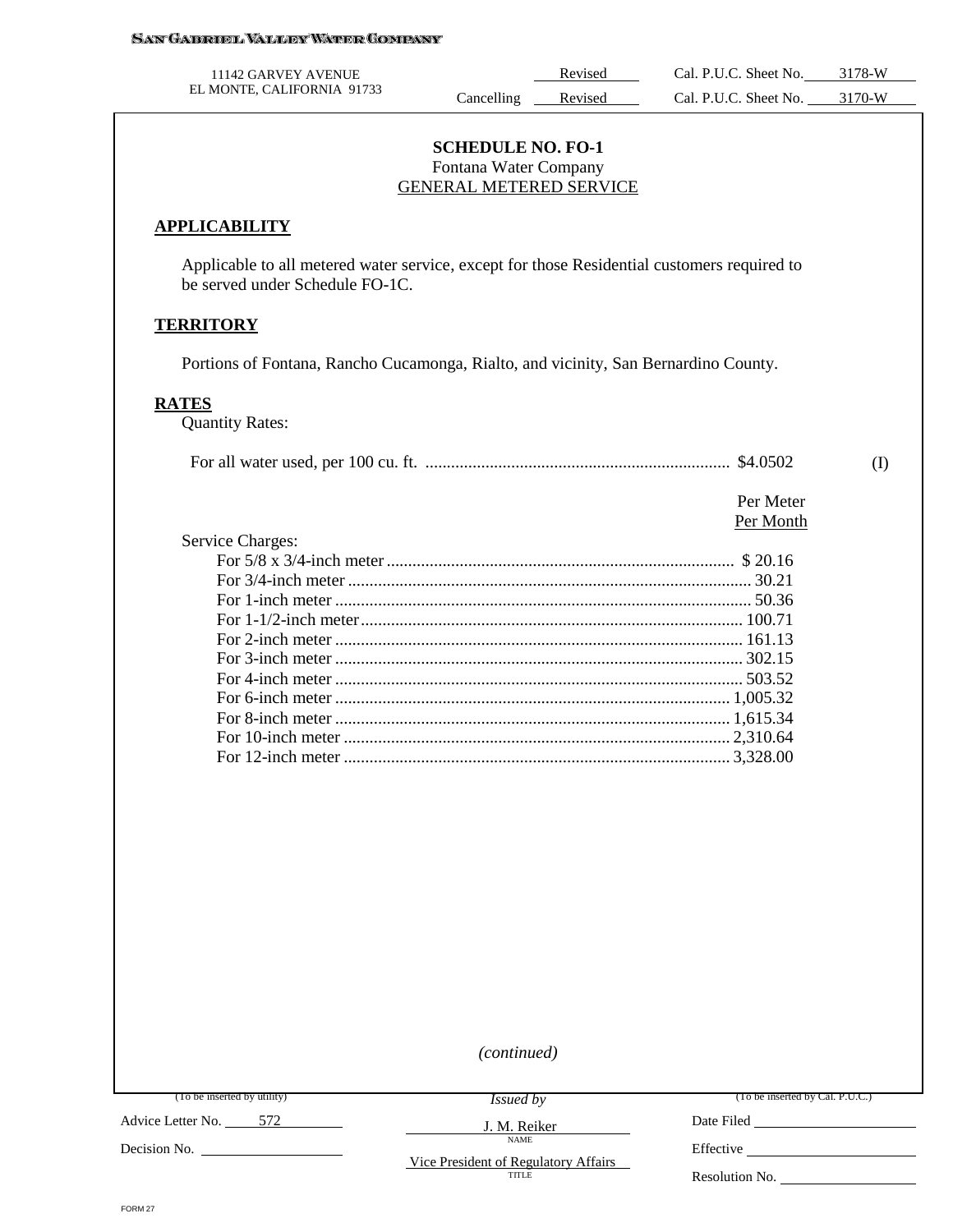#### **SAN GABRIEL VALLEY WATER COMPANY**

11142 GARVEY AVENUE

EL MONTE, CALIFORNIA 91733<br>Cancelling Revised Cal. P.U.C. Sheet No. 3179-W<br>Revised Cal. P.U.C. Sheet No. 3172-W Cal. P.U.C. Sheet No.

# **SCHEDULE NO. FO-1C** Fontana Water Company GENERAL METERED SERVICE - CONSERVATION RATES

# **APPLICABILITY**

Applicable to all metered Residential customers, excluding apartments, trailer parks, and any other facility in which Residential customers receive service through a master meter.

# **TERRITORY**

Portions of Fontana, Rancho Cucamonga, Rialto, and vicinity, San Bernardino County.

# **RATES**

Quantity Rates:

|  | (I)      |
|--|----------|
|  | $\rm(I)$ |

|                         | Per Meter |
|-------------------------|-----------|
| <b>Service Charges:</b> | Per Month |
|                         |           |
|                         |           |
|                         |           |
|                         |           |
|                         |           |
|                         |           |

# **SPECIAL CONDITIONS**

1. All bills are subject to the reimbursement fee set forth on Schedule No. AA-UF.

2. All bills are subject to the applicable surcharges and surcredits set forth on Schedule No. FO-AS.

| (To be inserted by utility) | <i>Issued by</i>                                     | (To be inserted by Cal. P.U.C.) |
|-----------------------------|------------------------------------------------------|---------------------------------|
| 572<br>Advice Letter No.    | J. M. Reiker                                         | Date Filed                      |
| Decision No.                | <b>NAME</b>                                          | Effective                       |
|                             | Vice President of Regulatory Affairs<br><b>TITLE</b> | Resolution No.                  |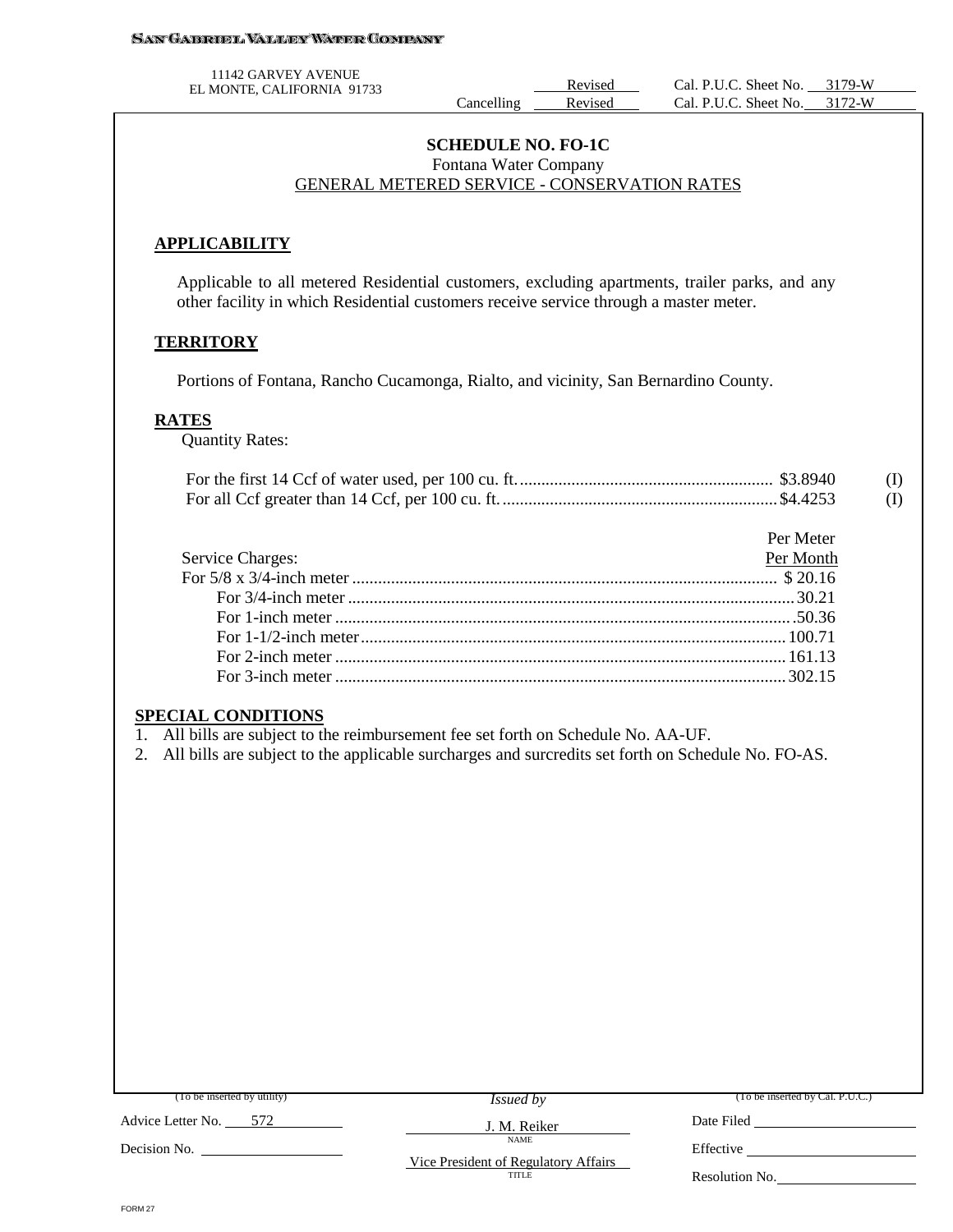#### **SAN GABRIEL VALLEY WATER COMPANY**

| 11142 GARVEY AVENUE        |            | Revised | Cal. P.U.C. Sheet No. | 3180-W              |
|----------------------------|------------|---------|-----------------------|---------------------|
| EL MONTE, CALIFORNIA 91733 | ancelling' | Revised | Cal. P.U.C. Sheet No. | 3174 <sub>-</sub> W |

# **SCHEDULE NO. FO-6** Fontana Water Company Tariff Area RECYCLED WATER METERED SERVICE

# **APPLICABILITY**

Applicable to all recycled water metered service.

#### **TERRITORY**

Portions of Fontana, Rancho Cucamonga, Rialto, and vicinity, San Bernardino County.

# **RATES**

Quantity Rates:

|                 | Per Meter |
|-----------------|-----------|
| Service Charge: | Per Month |
|                 |           |
|                 |           |
|                 |           |
|                 |           |
|                 |           |
|                 |           |
|                 |           |
|                 |           |
|                 |           |
|                 |           |
|                 |           |

*(continued)*

(To be inserted by utility)

Advice Letter No. 572

Decision No.

*Issued by*

J. M. Reiker NAME

(To be inserted by Cal. P.U.C.)

(I)

Date Filed

Effective

Vice President of Regulatory Affairs

FORM 27

Resolution No.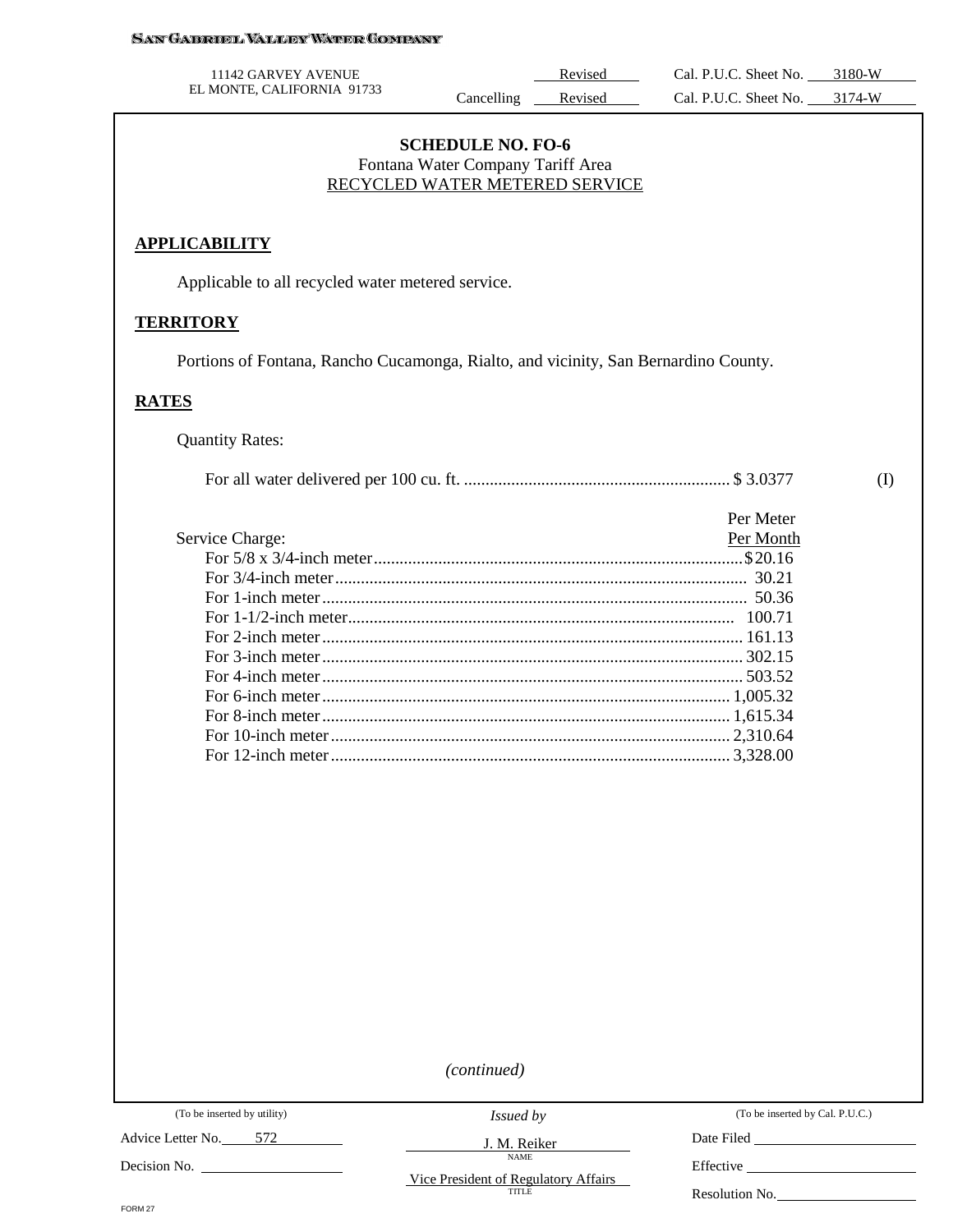#### SAN GABROEL VALLEY WATER COMPANY

| 11142 GARVEY AVENUE        |            | Revised | Cal. P.U.C. Sheet No. | 3181-W |
|----------------------------|------------|---------|-----------------------|--------|
| EL MONTE, CALIFORNIA 91733 | ancelling_ | Revised | Cal. P.U.C. Sheet No. | 3176-W |

# **PRELIMINARY STATEMENT (Continued)**

# **H2. Water Revenue Adjustment Mechanism (WRAM) Memorandum Account for the Fontana Water Company Division**

- 1. Purpose: The purpose of this memorandum account is to track the Quantity Rate revenues collected under Schedule FO-1C tiered rates against the revenues that would have been collected under a single block Quantity Rate.
- 2. The following entries will be made monthly to the WRAM memorandum Account in the Fontana Water Company division:
	- a. The recorded revenues collected through the tiered Quantity Rate under Schedule No. FO-1C (debit).
	- b. The calculated revenues that would have been collected under a single block Quantity Rate for the same water usage as in 2a above (credit).
	- c. The CPUC-adopted Quantity Rates (\$/Ccf) to be used in calculating the revenues for 2a and 2b above are as follows:

|                       |                   | $0-14$ Ccf/mo. | Over 14 Ccf/mo. |     |
|-----------------------|-------------------|----------------|-----------------|-----|
| <b>Effective Date</b> | Single Block Rate | Tier 1 Rate    | Tier 2 Rate     |     |
|                       |                   |                |                 | (D) |
| July 1, 2020          | \$3.4331          | \$3.2881       | \$3.7813        |     |
| August 19, 2020       | \$3.5200          | \$3.3750       | \$3.8682        |     |
| January 1, 2021       | \$3.5705          | \$3.4255       | \$3.9187        |     |
| July 1, 2021          | \$3.8330          | \$3.6773       | \$4.2068        |     |
| January 1, 2022       | \$3.9551          | \$3.7994       | \$4.3289        |     |
| January 1, 2022       | \$3.9682          | \$3.8120       | \$4.3433        |     |
| January 1, 2022       | \$4.0502          | \$3.8940       | \$4.4253        | (1) |

- d. Franchise fees and uncollectible account expense, based on the net of 2a and 2b above, and the CPUC-adopted rates for franchise fees and uncollectible expenses.
- e. Monthly interest calculated at 1/12 of the most recent month's interest rate on Commercial Paper (prime, 3-month), published in the Federal Reserve Statistical Release, H.15 (http://www/federalreserve.gov/releases/H15/data/m/cp3m.txt), or its successor publication.
- 3. The balance in the memorandum account shall be amortized by a Tier 1 advice letter whenever the balance exceeds 2% of the authorized revenue requirement for the preceding calendar year. If the balance is below 2%, San Gabriel shall propose its amortization in a general rate case.
- 4. The memorandum account will terminate when so ordered in a CPUC general rate case decision, at which time any remaining debit (undercollection) or credit (overcollection) balance will be amortized through a rate surcharge or surcredit.

*Authorization: Established pursuant to D.10-04-031, Ordering Paragraph 4; and Advice Letter 385* 

(To be inserted by utility)

(To be inserted by Cal. P.U.C.)

Advice Letter No. 572

*Issued by* J. M. Reiker

NAME

Date Filed

Decision No.

Vice President of Regulatory Affairs **TITLE** 

Resolution No.

Effective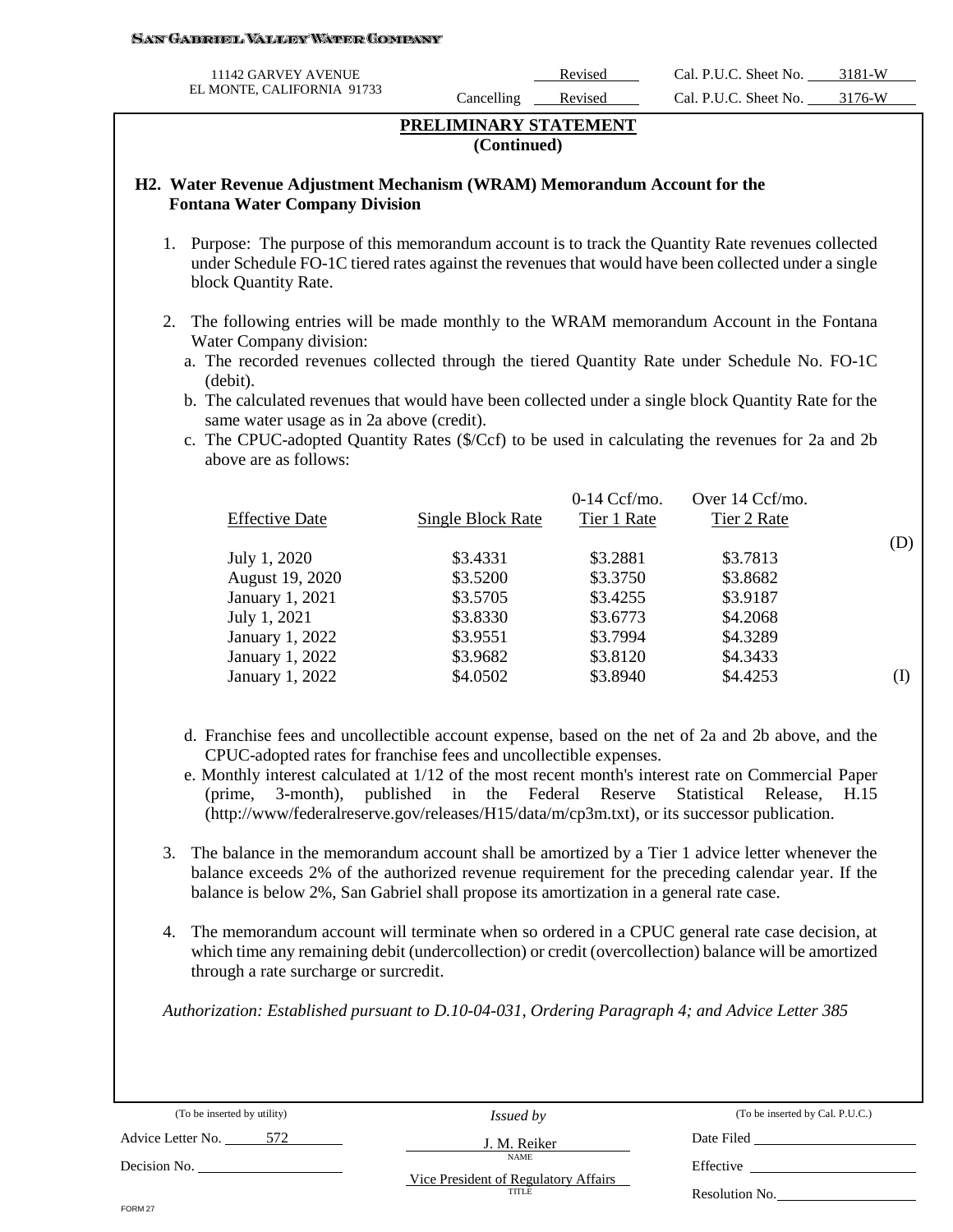#### **SAN GABRIEL VALLEY WATER COMPANY**

11142 GARVEY AVENUE EL MONTE, CALIFORNIA 91733

Revised Cal. P.U.C. Sheet No. 3182-W Cancelling Revised Cal. P.U.C. Sheet No. 3177-W

### TABLE OF CONTENTS

The following listed tariff sheets contain all effective rates and rules affecting the rates and services of the utility, together with information relating thereto:

| <b>Subject Matter of Sheet</b><br><b>Title Page</b><br><b>Table of Contents</b>                                                                                              |                                                      | <b>C.P.U.C.</b><br><b>Sheet No.</b><br>1559-W<br>3182-W, 3168-W<br>3026-W, 2935-W,                                                                                                                                                              | (T)        |
|------------------------------------------------------------------------------------------------------------------------------------------------------------------------------|------------------------------------------------------|-------------------------------------------------------------------------------------------------------------------------------------------------------------------------------------------------------------------------------------------------|------------|
| <b>Preliminary Statement</b>                                                                                                                                                 |                                                      | 2936-W, 3148-W<br>634-W, 390-W, 2878-W, 2879-W, 3141-W, 3142-W,<br>3167-W, 3181-W, 2782-W, 2783-W, 2395-W,<br>2880-W, 2744-W, 2749-W, 3081-W, 2401-W,<br>2715-W to 2718-W, 3082-W, 3083-W, 2986-W,<br>2984-W,<br>3055-W, 3011-W, 2412-W, 2668-W | (T)        |
| Service Area Maps:<br>Fontana Water Company                                                                                                                                  |                                                      | 1533-W                                                                                                                                                                                                                                          |            |
| Los Angeles County Division<br>Service Area - East Portion<br><b>South Portion</b><br>$\blacksquare$<br>- West Portion<br>Area Maps of Less Than 40 p.s.i.g.                 |                                                      | 1183-W<br>869-W<br>2690-W<br>871-W<br>691-W to 697-W                                                                                                                                                                                            |            |
| <b>Rate Schedules</b><br><b>All Tariff Areas</b><br>Surcharge to Fund Public Utilities<br><b>Commission Reimbursement Fee</b>                                                | <b>Schedule</b><br><b>Number</b>                     |                                                                                                                                                                                                                                                 |            |
| Stages Water Shortage Surcharges and Penalties 14.1<br>Fontana Water Company                                                                                                 | AA-UF                                                | 3058-W<br>2580-W, 2482-W to 2484-W, 2581-W                                                                                                                                                                                                      |            |
| General Metered Service - General<br>General Metered Service - Conservation<br>Private Fire Service                                                                          | $FO-1$<br>$FO-1C$<br>$FO-4$                          | 3178-W, 3171-W<br>3179-W<br>3173-W, 1087-W, 1476-W                                                                                                                                                                                              | (T)<br>(T) |
| Recycled Water Metered Service<br><b>Construction Service</b><br>California Alternative Rates For Water<br><b>Additional Surcharges/Surcredits</b><br><b>Facilities Fees</b> | $FO-6$<br>$FO-9$<br><b>FO-CARW</b><br>FO-AS<br>FO-FF | 3180-W, 3175-W<br>2707-W, 2708-W<br>3116-W, 3076-W<br>3077-W<br>3078-W, 1876-W                                                                                                                                                                  | (T)        |
|                                                                                                                                                                              |                                                      |                                                                                                                                                                                                                                                 |            |
|                                                                                                                                                                              | (continued)                                          |                                                                                                                                                                                                                                                 |            |
| (To be inserted by utility)                                                                                                                                                  | <i>Issued by</i>                                     | (To be inserted by Cal. P.U.C.)                                                                                                                                                                                                                 |            |
| Advice Letter No. 572                                                                                                                                                        | J. M. Reiker                                         |                                                                                                                                                                                                                                                 |            |
|                                                                                                                                                                              | <b>NAME</b><br>Vice President of Regulatory Affairs  |                                                                                                                                                                                                                                                 |            |
| FORM 27                                                                                                                                                                      | TITLE                                                | Resolution No.                                                                                                                                                                                                                                  |            |